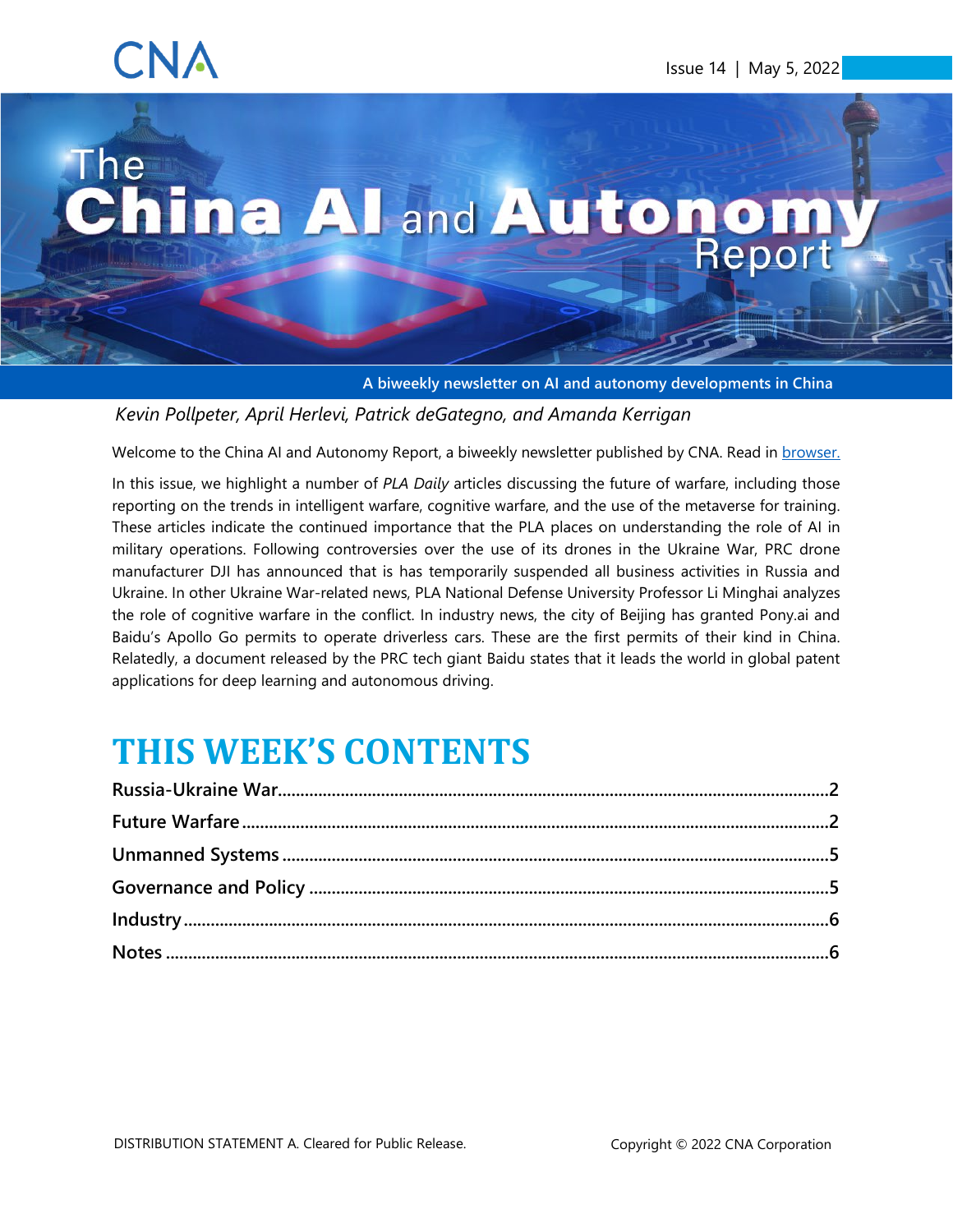#### <span id="page-1-0"></span>**RUSSIA-UKRAINE WAR**

**DJI suspends operations in Russia and Ukraine amidst continued controversy over the use of its UAVs**  in the Ukraine conflict. On April 26, DJI [announced](https://www.dji.com/newsroom/news/dji-statement-on-sales-compliance-efforts) that it "is internally reassessing compliance requirements" and "will temporarily suspend all business activities in Russia and Ukraine."[1](#page-6-0) The *[Washington](https://www.washingtonpost.com/world/2022/04/27/china-drones-dji-russia-suspension-war/)  [Post](https://www.washingtonpost.com/world/2022/04/27/china-drones-dji-russia-suspension-war/)* noted that, while "most Chinese companies with a presence in Russia have chosen to stay silent about their plans," some firms "have quietly adjusted operations to minimize exposure to the Russia market."<sup>[2](#page-6-1)</sup>

DJI reached the decision amidst continuing controversies it has faced over the past two months. In March, DJI was accused of limiting the capabilities of drones used by the Ukrainian military (see [Newsletter 11\)](https://www.cna.org/centers/cna/cip/china/china-ai-newsletters/issue-11) and, later that month, German electronics retailer MediaMarkt removed DJI drone from its stores (se[e Newsletter](https://www.cna.org/centers/cna/cip/china/china-ai-newsletters/issue-12)  [12\)](https://www.cna.org/centers/cna/cip/china/china-ai-newsletters/issue-12). Meanwhile, the *Wall Street Journal [reports](https://www.wsj.com/articles/ukraine-sounds-alarm-on-chinese-drones-opening-skies-to-u-s-startups-11650619800)* that Ukrainian soldiers have been told not to connect DJI drones to Wi-Fi or mobile networks, and that US drone manufacturers are stepping in to fill Ukrainian military requirements for small commercial drones. Federal Communications Commissioner Brendan Carr, commenting on the controversy, stated that, "Reports about DJI drones being used by the Russian military in Ukraine only underscore the need for the US to adopt a clear and consistent response to the potentially serious national security threats posed by this Chinese drone maker."[3](#page-6-2)

**PLA National Defense University (NDU) professor argues that cognitive warfare operations in the Russia-Ukraine War represents the future of warfare.** The *Global Times*, a widely read subsidiary of the *People's Daily* with a strong nationalist bent, [published](https://yrd.huanqiu.com/article/47DoZ45dMzV) an op-ed by Senior Colonel Li Minghai, a professor at the PLA NDU National Security College War and Crisis Response Training Center, claiming that cognitive warfare is the "essence" of the confrontation between Russia and Ukraine.<sup>[4](#page-6-3)</sup>

Cognitive domain operations, according to Li, use neuroscience, new information technologies (such as big data and AI), and mass communication channels and platforms to execute cyber, psychological, public opinion, legal, and other forms of information warfare across the conflict continuum and at all levels of war. Li argues that these operations influence opponents' thought processes and ideology through disseminating propaganda, indoctrinating populations, and infiltrating their culture and value systems. Li asserts that this "mind war" weaponizes language and ideas to "affect targets' cognition," influence their pursuit of their military and political objectives, and "change their decision-making and behavior."

Li alleges that Russia, Ukraine, and Western countries have effectively exploited the world's growing reliance on communications technologies and platforms to sway domestic and international support for their respective aims. According to Li, these states have accomplished this exploitation by selectively releasing key leadership statements and information—along with disinformation and misinformation—about the war, particularly in audio-visual formats, on global social media platforms. To illustrate his point, Li summarizes key statements that Vladimir Putin, Volodymyr Zelensky, and other global leaders have issued to muster their citizens' support and the support of other countries for their respective sides of the conflict.

#### <span id="page-1-1"></span>**FUTURE WARFARE**

*PLA Daily* **article discusses seven trends of intelligent warfare.** The *PLA Daily*, the official newspaper of the PLA, published a [lengthy examination](https://www.81.cn/bz/2022-04/26/content_10150428.htm) of changes that will be brought about by intelligent warfare.[5](#page-6-4) The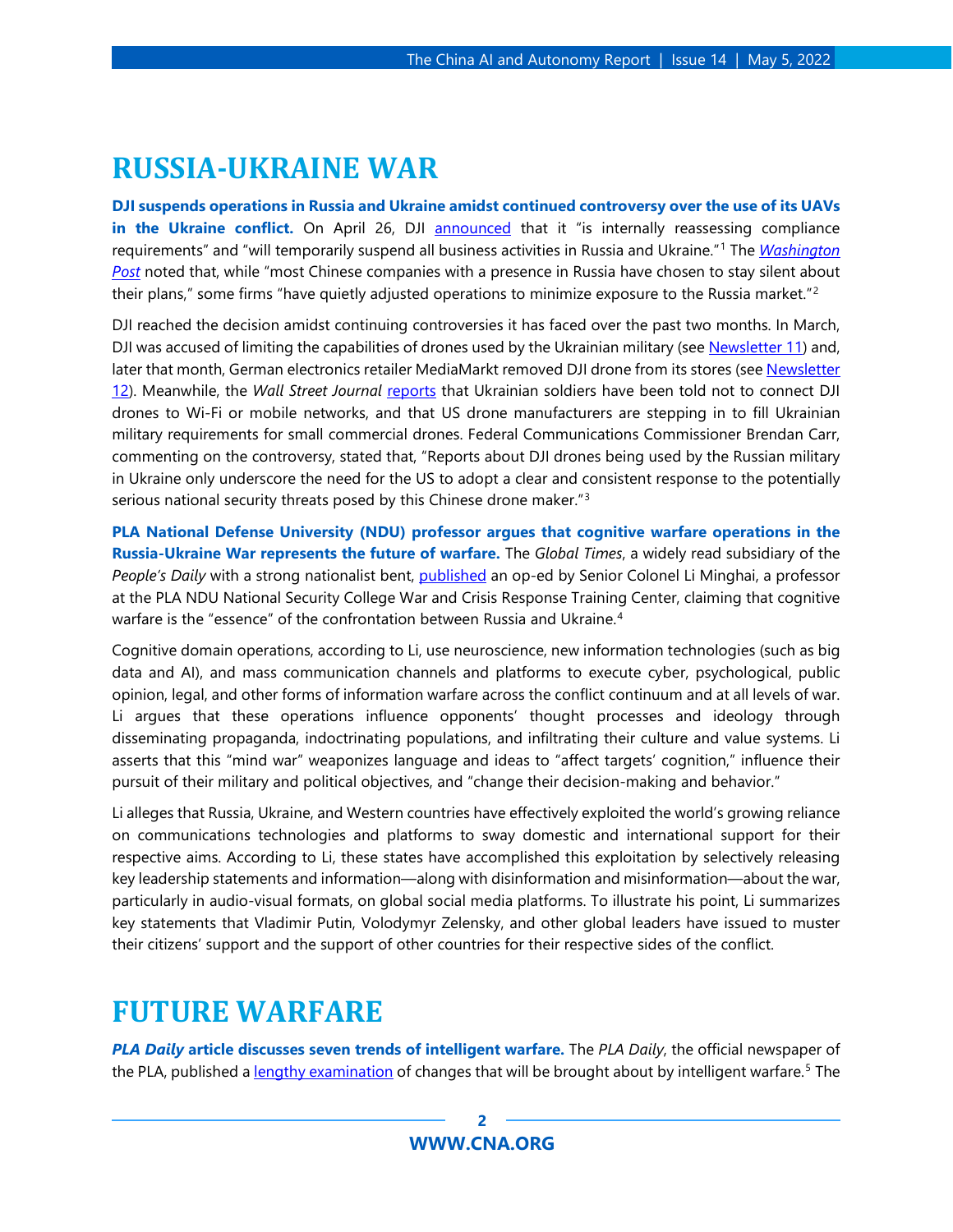article argues that only by realizing and acting on seven trends in warfare can the PLA become "invincible."

*Trend 1: From the "strong beating the weak" to the "intelligent beating the dull."* The article argues that intelligent warfare will transform the basis for winning wars from traditional force advantages to the effective use of AI-enabled systems that will enable traditionally weaker militaries to defeat stronger militaries. Victory will go to the side that can not only develop AI-enabled weapons and equipment but also design strategies and tactics tailored to their effective use.

*Trend 2: From "destructive power" to "manipulating cognition."* The authors suggest that intelligent warfare will accelerate the transformation of war from an emphasis on physical destruction to an emphasis on the manipulation of human cognition to weaken enemy morale and the will to fight. In part through the use of AI, militaries will be able to tailor attacks against specific individuals or groups based on personality preferences, psychological characteristics, and decision-making habits.

*Trend 3: From "human-based" to "human-machine collaboration."* The article predicts that the use of unmanned systems will become widespread and characterized by extensive human-machine collaboration, including the organic integration of humans and machines.

*Trend 4: From "big eats small" to "fast eats slow."* The article states that extensive use of AI will enable the speed of the kill chain to overcome the traditional advantage of numerical superiority. The everincreasing speed and effectiveness of AI-enabled systems will reduce human involvement on the battlefield and will result in humans taking a supervisory role over unmanned systems, known as a "human-on-theloop" approach to the command and control of machines.

*Trend 5: From "winning through integration" to "winning through clusters."* The authors assert that in future wars the use of swarms of low-cost, distributed, single-function unmanned systems will replace the traditional reliance on costly high-end, multifunctional manned platforms. Swarms of autonomous drones will be able to self-organize and independently carry out missions, and their large numbers will allow them to saturate enemy systems and make them more resistant to attrition.

*Trend 6: From "military dominance" to "hybrid warfare."* The authors suggest that intelligent warfare will be conducted across many domains, including space, cyber, diplomatic, economic, and cultural. This will result in fewer clear boundaries between peace and war and in more common, but lower-intensity conflicts that occur in the "gray zone" between peace and war. These operations will integrate traditional military operations with economic warfare, diplomatic warfare, cyber warfare, public opinion warfare, psychological warfare, and legal warfare.

*Trend 7: From "practical test" to "experimental exercise."* According to the article, the use of advanced virtual reality will allow militaries to train under a variety of simulated conditions that may be superior in some ways to real-world training and exercising. The use of virtual technologies will better predict the outcome of wars and thus reduce the chances of war or limit the size of war as countries decide either not to start a war or that a military response to an act of aggression would be futile.

*PLA Daily* **article calls battle management systems the "core" of modern combat systems.** A *PLA Daily* [article,](http://www.81.cn/yw/2022-04/22/content_10149663.htm) written by the deputy director of the Training Management Department of the People's Armed Police Command College, argues not only that battle management systems are the "core" of modern combat systems but also that AI will become the "core support and driver" of future battle management systems.<sup>[6](#page-7-0)</sup> According to the author, effective battle management helps ensure that "commanders and troops can smoothly exchange information and instructions." The author defines battle management systems as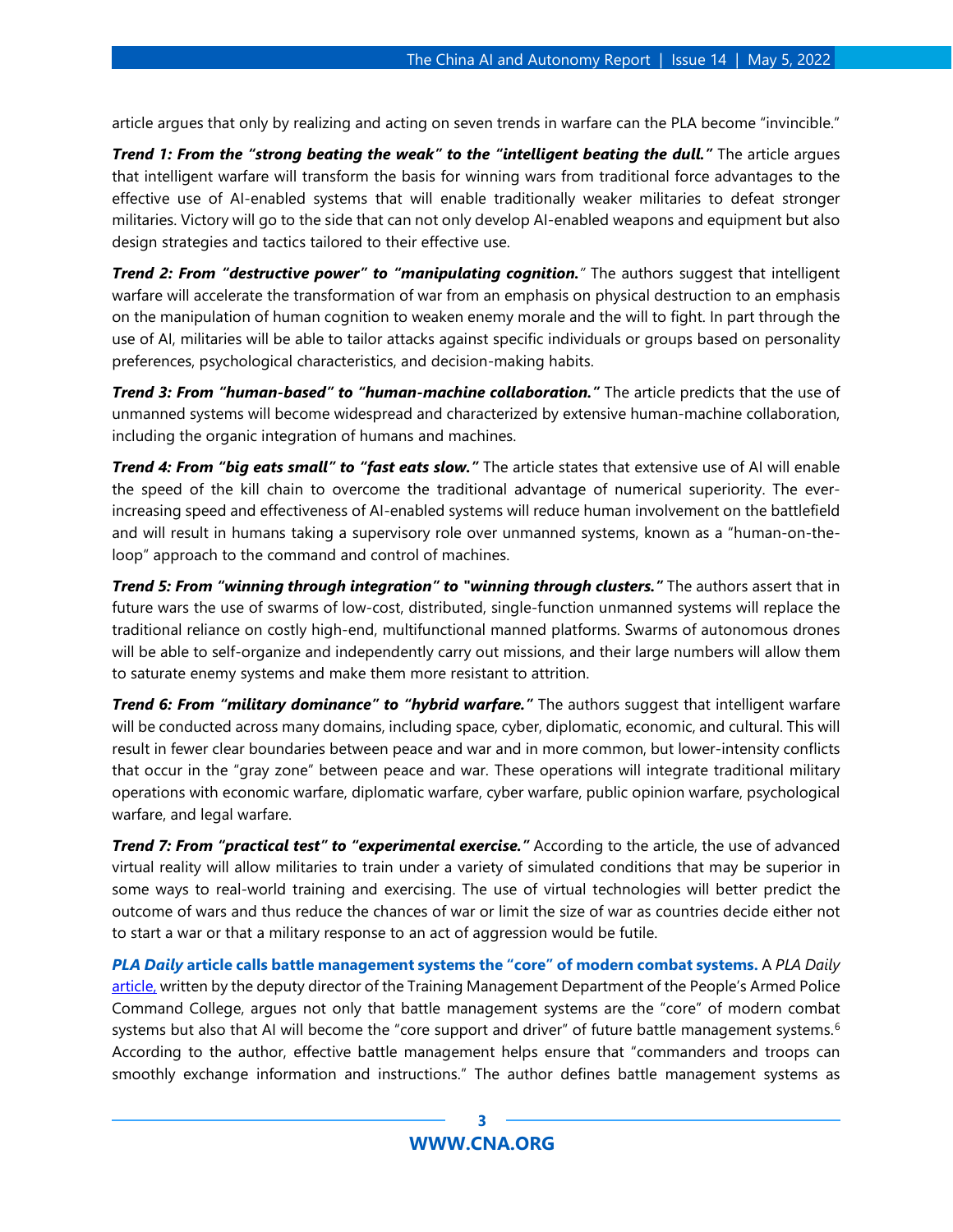"command information systems used to support battle management activities, including intelligence collection, information transmission, target identification, threat determination, weapons assignment, and mission planning that evolves with the evolution of warfare and technological progress."

The article argues that as multidomain operations make warfare more complex, commanders will require AI-enabled battle management systems that can achieve real-time connectivity between sensors and shooters and help commanders make rapid decisions at all levels of command. The use of AI-enabled battle management systems will allow for improved cross-domain operations as communications and data collected from different domains will be fused and disseminated more effectively. This will lead to battle management systems providing an adaptive operational advantage and decision support by spontaneously identifying and classifying threats, autonomously assessing tradeoffs, and automatically assigning weapons.

*PLA Daily* **article emphasizes role of software assurance in future combat systems.** A *PLA Daily* [article](http://www.81.cn/jfjbmap/content/2022-04/07/content_313120.htm) predicts that software will come to replace hardware as the most important component of AI-enabled weapon systems.<sup>[7](#page-7-1)</sup> The author argues that more attention needs to be placed on finding and fixing software errors that can result in faulty performance and expose systems to cyber attack. The author recommends that software developers and the military be more vigilant in their quality assurance measures and recommends that the military establish software security centers that are authorized by the developer to fix software errors independently.

*PLA Daily* **article predicts that the metaverse will improve training.** An [article](http://www.81.cn/jfjbmap/content/2022-04/14/content_313630.htm) in the *PLA Daily* argues that the metaverse has the potential to improve training by effectively combining real and virtual training in a variety of scenarios.<sup>[8](#page-7-2)</sup> The article defines the metaverse as the fusion of the virtual and real worlds through the use of extended reality, digital twin, blockchain, and AI technologies.

According to the author, although the ultimate form of the metaverse is unknown, the metaverse will be able to provide a means to train military personnel in complex, changeable, and harsh battlefield environments in an immersive, realistic, and practical way. The article states, "There is no doubt that if troops can be subjected to such an environment and conditions, their level of combat and combat capabilities will be greatly enhanced and strengthened." Because of the newness of the metaverse, the article argues that it should be developed incrementally to take into account the changing nature of war as well as military strategy, existing conditions, and future requirements that create realistic scenarios conducted at simulated training bases that will give military personnel an immersive experience that will accurately reflect the "nature, fierceness, and cruelty of future war."

*PLA Daily* **article discusses essential role of cognitive warfare in future warfare.** A *PLA Daily* [article](http://www.81.cn/jfjbmap/content/2022-04/12/content_313458.htm) states that cognitive warfare is a primary component of achieving the Sun Zi maxim of "winning without fighting" because of its focus on undermining adversary will.<sup>[9](#page-7-3)</sup> The author describes cognitive warfare as attacks against human will, spirit, and psychology for the purpose of destroying the enemy's cognitive base and sapping its will to fight. The ultimate goal of cognitive war is to destroy the "spiritual core of the enemy's personnel" either to prevent war or limit its scope. Cognitive warfare operations are aided by analysis of the target's politics, military, cultural history, and national character so as to identify the fundamental values of the target.

The article describes cognitive war as being based on changes in material conditions that are then exploited to change a human's understanding of reality. In this respect, cognitive warfare will be enabled by advancements in AI-enabled weapons and their improved accuracy and lethality. The destruction wrought by these advanced weapon systems will then be quickly disseminated as credible information using AI-

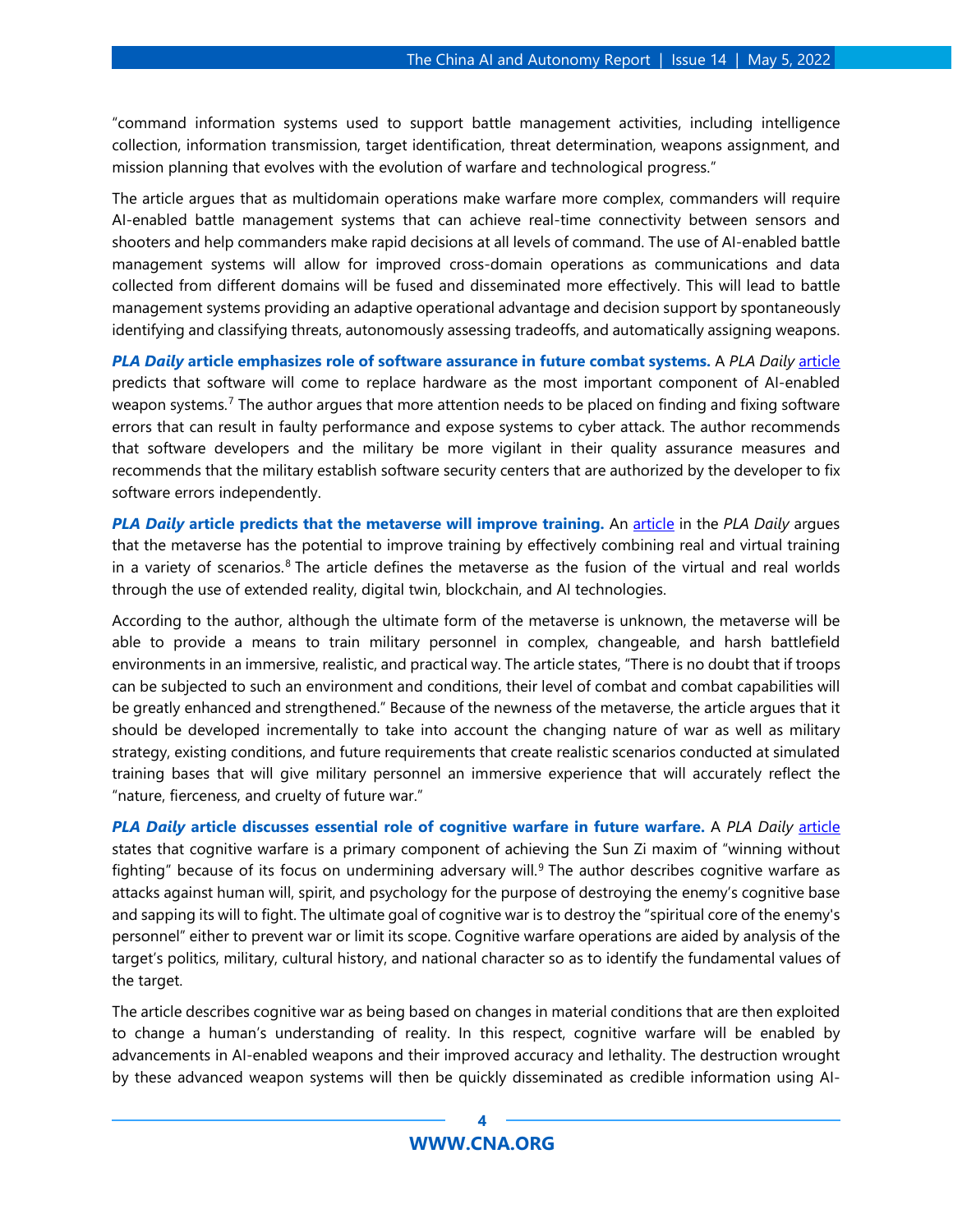<span id="page-4-0"></span>enabled communication, information acquisition, and dissemination technologies.

#### **UNMANNED SYSTEMS**

**A PLA reconnaissance company adapts tactics for combined drone-vehicle operations to improve mobility and extend the range of reconnaissance operations.** According to *[China Military Online](http://www.81.cn/bz/2022-04/22/content_10149733.htm)*, the PLA's official news and information portal, a Xinjiang-based reconnaissance company of an unidentified regiment conducted tactical drills to control drones from reconnaissance vehicles with the goal of extending the range of the reconnaissance team.<sup>[10](#page-7-4)</sup> During the training, the unit studied the parameters of the UAVs' command link, accumulated data, and manipulated tactical relays. PLA representatives noted that if drones can be paired with reconnaissance vehicles and effective tactics are employed, the overall mobility of the unit can be improved.

#### <span id="page-4-1"></span>**GOVERNANCE AND POLICY**

**Chinese Academy of Sciences publishes AI principles for climate action.** The Chinese Academy of Sciences International Research Center for AI Ethics and Governance published the ["Principles of AI for](https://ai-ethics-and-governance.institute/2022/04/26/principles-on-ai-for-climate-action/)  [Climate Action,"](https://ai-ethics-and-governance.institute/2022/04/26/principles-on-ai-for-climate-action/) which proposes principles governing the use of AI to fight climate change and to lessen the environmental impact of AI technologies. The Center drafted the principles with input from Tsinghua University and the Chinese University of Hong Kong, among others, and international partners from the Technical University of Munich, Singapore Management University, and the South Africa-based Centre for AI Research. [11](#page-7-5) According to the *[S&T Daily](http://www.stdaily.com/index/kejixinwen/202204/b305308031f24ad99ebb1122a6d79f8b.shtml)*, an official PRC newspaper overseen by the Ministry of Science and Technology, the goal of the document is to empower AI-enabled technologies to promote energy conservation and optimize industrial processes to reduce pollution. [12](#page-7-6) The "values and principles" outlined in the consensus for AI include "for the good of humans and ecology," energy conservation, privacy protection, fairness and justice, education promotion, and cooperation. The AI Ethics and Governance Center specifically noted the potential use of AI for climate forecasting, reducing emissions, carbon storage, and smart energy systems.<sup>[13](#page-7-7)</sup>

**The PRC Ministry of Industry and Information Technology (MIIT) sets deadline for software developers to ensure that mobile internet applications follow new privacy and user rights regulations.** On April 20, the MIIT's Information and Communications Management Bureau announced that the ministry had recently "organized third-party testing" to inspect various mobile internet applications.[14](#page-7-8) MIIT stated that at least 37 applications have not yet "completed rectification" to ensure compliance with laws such as the Personal Information Protection Law (discussed in [newsletter 3\)](https://www.cna.org/centers/cna/cip/china/china-ai-newsletters/issue-3), the Cybersecurity Law (passed in 2017, English translation available [here\)](https://www.newamerica.org/cybersecurity-initiative/digichina/blog/translation-cybersecurity-law-peoples-republic-china/), and related telecommunications regulations.[15](#page-7-9) The non-compliance applications list provides the application name, developer, platform or host, version, and information on the issue.<sup>[16](#page-7-10)</sup> Problems listed among the 37 applications included illegally collecting personal information, excessive permissions required, and deceptive or misleading information for users.[17](#page-7-11) The MIIT announcement did not specify exactly how software developers must fix individual problems but stated that all corrections should be implemented by April 26.<sup>[18](#page-7-12)</sup>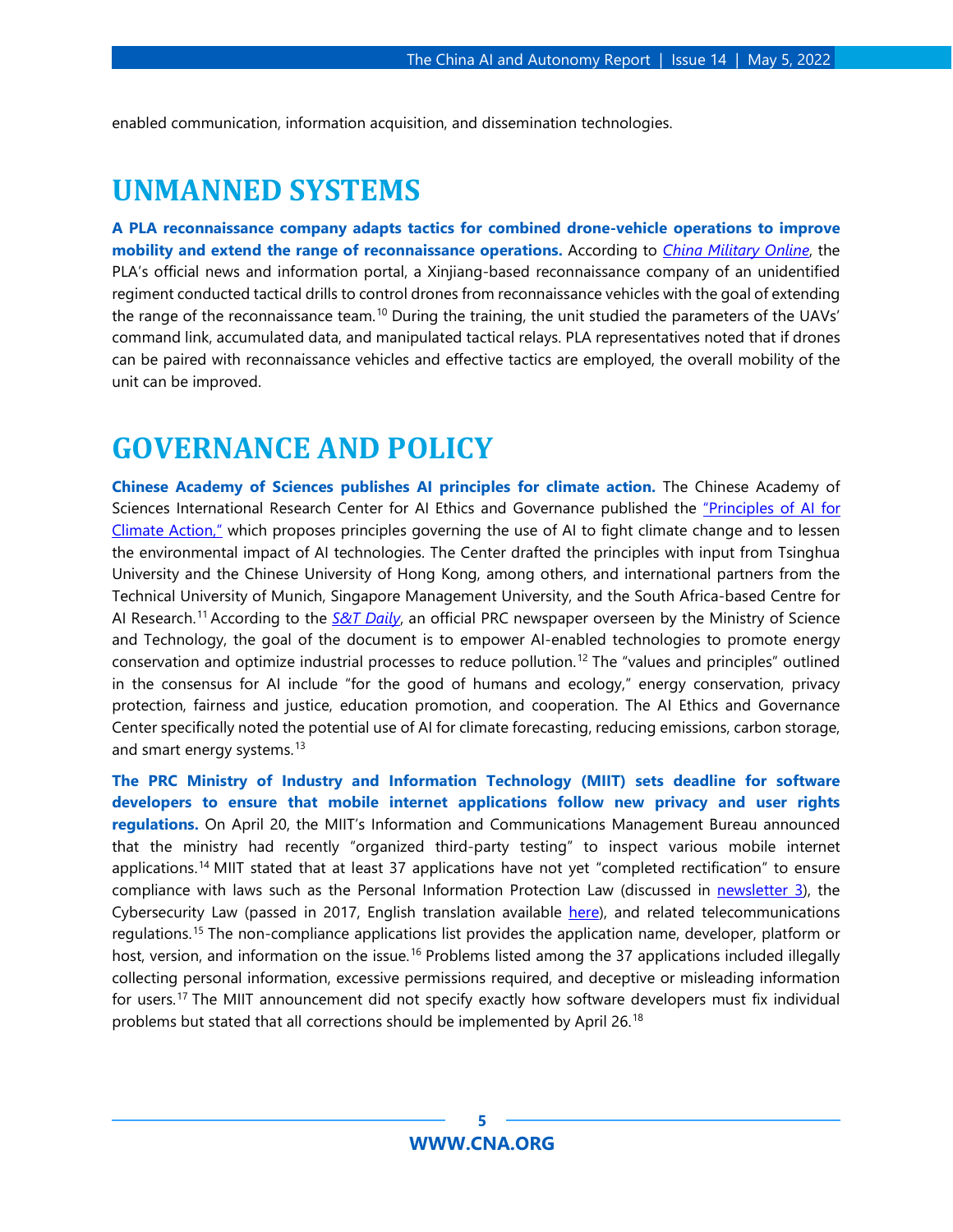#### <span id="page-5-0"></span>**INDUSTRY**

**City of Beijing grants first permits for autonomous driving in China to ride-hailing rivals Baidu and Pony.ai.** On April 27, the city of Beijing loosened restrictions on driverless cars by allowing autonomous vehicle company Pony.ai and Baidu's Apollo Go to operate driverless cars in the city.<sup>[19](#page-7-13)</sup> They were the firstever permits of their kind issued in China. Pony.ai, a leading autonomous driving company with operations in both the US and China, [announced](https://www.businesswire.com/news/home/20220427006212/en/Pony.ai-Approved-for-Public-Driverless-Robotaxi-Service-in-Beijing) that Beijing municipal authorities awarded the company a permit to operate its robotaxis "in a 60 square kilometer (23.1 square mile) area in a Pilot Zone in Yizhuang, Beijing."[20](#page-7-14) According to Baidu's [press release,](https://www.prnewswire.com/news-releases/baidu-wins-first-driverless-permits-in-china-for-autonomous-ride-hailing-services-on-public-roads-301534956.html?tc=eml_cleartime) "the regulatory milestone . . . represents a major step towards a fully driverless future."[21](#page-7-15) The *[Financial Times](https://www.ft.com/content/de57cadc-3622-4ae0-8b7d-ef0bf31395ef)* notes that a safety supervisor will still be required in the car "but does not need to be behind the wheel as in previous trials."<sup>[22](#page-7-16)</sup> Baidu has also [secured permits](https://global.chinadaily.com.cn/a/202203/25/WS623d6a6ca310fd2b29e53570.html) for its selfdriving taxi service in other Chinese cities, such as Shanghai, Guangzhou, Shenzhen, and Zhejiang Province, but unlike the Beijing permits, these require a human behind the wheel.<sup>[23](#page-7-0)</sup>

**Baidu announces lead in global patent applications for deep learning and autonomous driving.** *China Daily,* the PRC's official English-language newspaper, [reports](http://global.chinadaily.com.cn/a/202204/26/WS62678b36a310fd2b29e5966e.html) that, according to a white paper published by Baidu, as of April 2022 the company "has filed more than 22,000 AI-related patent applications worldwide" and ranks first in patent applications globally for deep learning and autonomous driving.<sup>[24](#page-7-17)</sup> Of that total, "over 16,000 patents" applications were filed in China, and approximately 4,600 patents related to AI were granted. *China Daily* also reports that "over 90 percent of the patented technologies have been leveraged into products," which means that Baidu is one of the most successful companies in terms of commercializing its applications. Excerpts of the white paper published by Baidu and posted on [social media](https://3g.163.com/dy/article/H5VRAS3E05388UDU.html) highlight that, in 2021, Baidu's research and development accounted for 23 percent of core revenue.<sup>[25](#page-7-18)</sup> Baidu Chief Technology Officer Wang Haifeng attributed the company's success to upgrading through open-source platforms. *China Daily* specifically noted the importance of patents related to PaddlePaddle, Baidu's deep learning platform, and autonomous driving applications, such as Apollo Go.

#### <span id="page-5-1"></span>**NOTES**

<sup>3</sup> Grant Hindsley, "Ukraine Sounds Alarm on Chinese Drones, Opening Skies to US Startups; US Drone Makers Spot Opportunity as Use of Drones from China-based DJI Sparks Security Concerns," *Wall Street Journal*, Apr. 22, 2022, [https://www.wsj.com/articles/ukraine-sounds-alarm-on-chinese-drones-opening-skies-to-u-s-startups-11650619800.](https://www.wsj.com/articles/ukraine-sounds-alarm-on-chinese-drones-opening-skies-to-u-s-startups-11650619800)

<sup>4</sup> Li Minghai, "Li Minghai: The Cognitive Domain Is Becoming the Main Battlefield in Future Intelligentized Hybrid Warfare" (李明海: 认知域正成为未来智能化混合战争主战场), *Global Times* (环球时报), Mar. 17, 2022, [https://opinion.huanqiu.com/article/47DoZ45dMzV.](https://opinion.huanqiu.com/article/47DoZ45dMzV)

<sup>5</sup> Xie Kai, Zhang Dongrun, and Liang Xiaoping, "A Thorough Understanding of the Evolution of the Winning Mechanism of Intelligent Warfare" (透视智能化战争制胜机理嬗变), *PLA Daily*, Apr. 26, 2022, [https://www.81.cn/bz/2022-04/26/content\\_10150428.htm.](https://www.81.cn/bz/2022-04/26/content_10150428.htm)

<sup>&</sup>lt;sup>1</sup> DJI, "DJI Reassesses Sales Compliance Efforts in Light of Current Hostilities," Apr. 26, 2022, [https://www.dji.com/newsroom/news/dji-statement-on-sales-compliance-efforts.](https://www.dji.com/newsroom/news/dji-statement-on-sales-compliance-efforts)

<sup>2</sup> Christian Shepherd, "Chinese Drone-maker DJI Suspends Operations in Russia, Ukraine Over War Use," *Washington Post,* Apr. 27, 2022, [https://www.washingtonpost.com/world/2022/04/27/china-drones-dji-russia-suspension-war/.](https://www.washingtonpost.com/world/2022/04/27/china-drones-dji-russia-suspension-war/)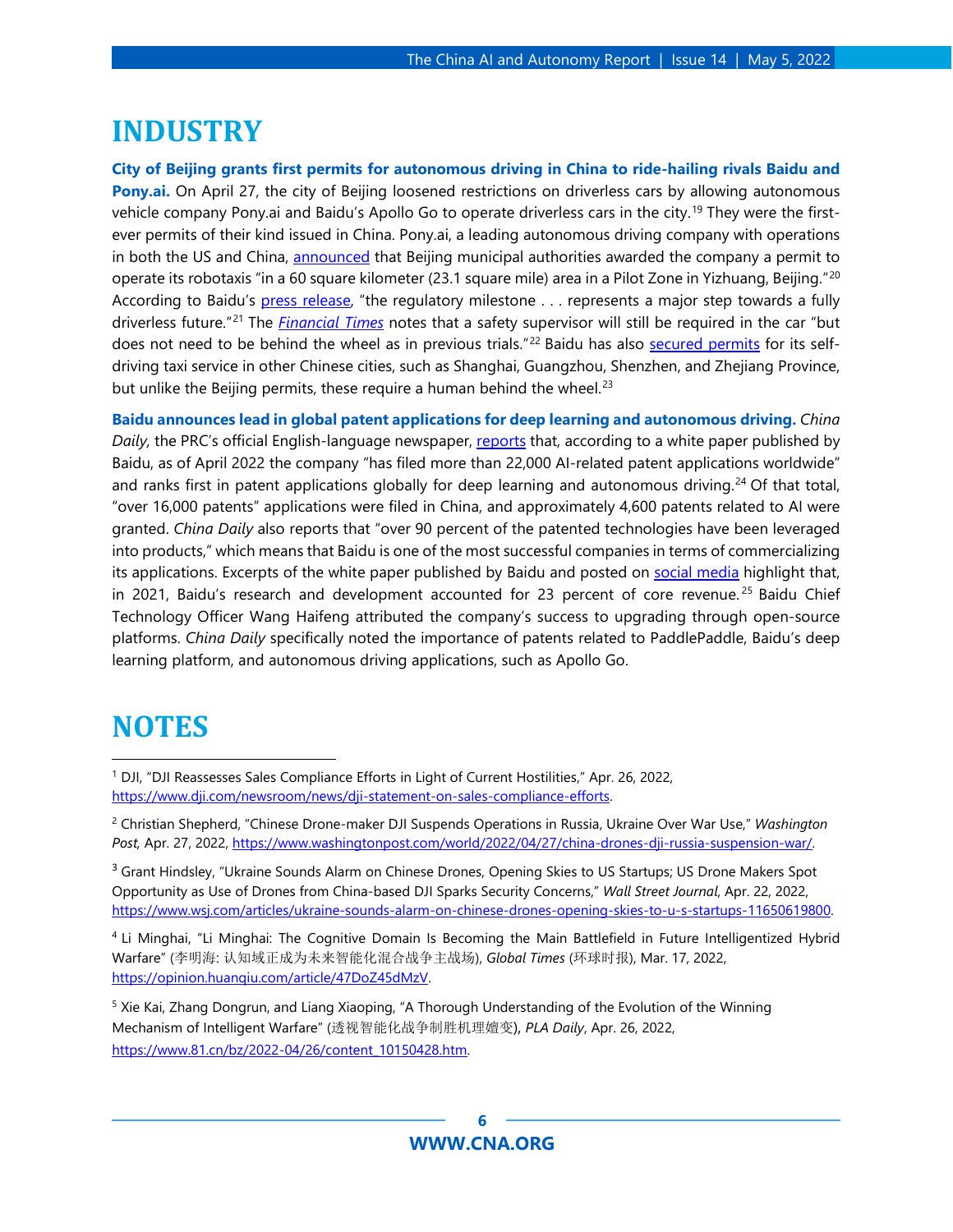<sup>6</sup> Yang Lianzhen, "Battle Management Systems: The Core of a Modernized Operational System" (作战管理系统: 现代 化作战体系核心), Apr. 22, 2022[, http://www.81.cn/yw/2022-04/22/content\\_10149663.htm.](http://www.81.cn/yw/2022-04/22/content_10149663.htm)

<sup>7</sup> Zhao Xiangang, Han Yanzhe, and Yuan Yan, "Intelligent Warfare Emphasizes Software Support" (智能化战争须重视软 件保障), *PLA Daily*, Apr. 7, 2022, [http://www.81.cn/jfjbmap/content/2022-04/07/content\\_313120.htm.](http://www.81.cn/jfjbmap/content/2022-04/07/content_313120.htm)

<sup>8</sup> Hu Jianxin and Li Xinglei, "Create a Realistic and Applicable Battlefield Metaverse" (打造逼真适用的"战场元宇宙"), *PLA Daily*, Apr. 14, 2022, [http://www.81.cn/jfjbmap/content/2022-04/14/content\\_313630.htm.](http://www.81.cn/jfjbmap/content/2022-04/14/content_313630.htm)

<sup>9</sup> Gao Kai, "Exploring the Operating Mechanism of Cogntive Warfare" (探究认知战运行机理), *PLA Daily*, Apr. 12, 2022, [http://www.81.cn/jfjbmap/content/2022-04/12/content\\_313458.htm.](http://www.81.cn/jfjbmap/content/2022-04/12/content_313458.htm)

<sup>10</sup> Wang Lei and Liu Siwei, "Southern Xinjiang Military District Regiment Reconnaissance Company Develops Scientific and Technological Innovation to Increase Combat Effectiveness" (南疆军区某团侦察连紧盯战场之变开展科技革新提升 战斗力 ), *China Military Online*, Apr. 22, 2022, [http://www.81.cn/bz/2022-04/22/content\\_10149733.htm.](http://www.81.cn/bz/2022-04/22/content_10149733.htm) 

<sup>11</sup> International Research Center for AI Ethics and Governance, "Principles on AI for Climate Action," Apr. 26, 2022, [https://ai-ethics-and-governance.institute/2022/04/26/principles-on-ai-for-climate-action/.](https://ai-ethics-and-governance.institute/2022/04/26/principles-on-ai-for-climate-action/) 

<sup>12</sup> Zhao Weihua, "'Principles of AI for Climate Actions' Consensus Published" (《面向气候行动的人工智能原则》共识发 布), *S&T Daily*, Apr. 27, 2022,

[http://www.stdaily.com/index/kejixinwen/202204/b305308031f24ad99ebb1122a6d79f8b.shtml.](http://www.stdaily.com/index/kejixinwen/202204/b305308031f24ad99ebb1122a6d79f8b.shtml) 

<sup>13</sup> International Research Center for AI Ethics and Governance, "Principles on AI for Climate Action," Apr. 26, 2022, [https://ai-ethics-and-governance.institute/2022/04/26/principles-on-ai-for-climate-action/.](https://ai-ethics-and-governance.institute/2022/04/26/principles-on-ai-for-climate-action/)

<sup>14</sup> Ministry of Industry and Information Technology, "On Infringement of User Rights in Conduct of Applications Announcement" (关于侵害用户权益行为的APP通报), Apr. 20, 2022, [https://www.miit.gov.cn/jgsj/xgj/gzdt/art/2022/art\\_6ef1ccb012924c5494086fa90dfd8c8f.html.](https://www.miit.gov.cn/jgsj/xgj/gzdt/art/2022/art_6ef1ccb012924c5494086fa90dfd8c8f.html) 

<sup>15</sup> Rogier Creemers, Paul Triolo, and Graham Webster, "Translation: Cybersecurity Law of the People's Republic of China (Effective June 1, 2017)," New America, Jun. 29, 2018, [https://www.newamerica.org/cybersecurity](https://www.newamerica.org/cybersecurity-initiative/digichina/blog/translation-cybersecurity-law-peoples-republic-china/)[initiative/digichina/blog/translation-cybersecurity-law-peoples-republic-china/.](https://www.newamerica.org/cybersecurity-initiative/digichina/blog/translation-cybersecurity-law-peoples-republic-china/)

<sup>16</sup> "Baidu Wins First Driverless Permits in China for Autonomous Ride Hailing Services on Public Roads,"

<sup>17</sup> Ministry of Industry and Information Technology, "MIIT Announces Existing Problematic Applications List," Apr. 20, 2022,

[https://www.miit.gov.cn/cms\\_files/filemanager/1226211233/attach/20224/4a642aad08a94a148fb8e9c8de96f8a0.docx.](https://www.miit.gov.cn/cms_files/filemanager/1226211233/attach/20224/4a642aad08a94a148fb8e9c8de96f8a0.docx)

<span id="page-6-0"></span><sup>18</sup> Ministry of Industry and Information Technology, "On Infringement of User Rights in Conduct of Applications Announcement" (关于侵害用户权益行为的APP通报), Apr. 20, 2022, [https://www.miit.gov.cn/jgsj/xgj/gzdt/art/2022/art\\_6ef1ccb012924c5494086fa90dfd8c8f.html.](https://www.miit.gov.cn/jgsj/xgj/gzdt/art/2022/art_6ef1ccb012924c5494086fa90dfd8c8f.html)

<span id="page-6-2"></span><span id="page-6-1"></span><sup>19</sup> Associated Press, "China Grants First Driverless Taxi Permits to Baidu, Pony.ai," ABC News, Apr. 28, 2022, [https://abcnews.go.com/Technology/wireStory/china-grants-driverless-taxi-permits-baidu-ponyai-84363838.](https://abcnews.go.com/Technology/wireStory/china-grants-driverless-taxi-permits-baidu-ponyai-84363838) 

<sup>20</sup> "Pony.ai Approved for Public Driverless Robotaxi Service in Beijing," Business Wire, Apr. 27, 2022, [https://www.businesswire.com/news/home/20220427006212/en/Pony.ai-Approved-for-Public-Driverless-Robotaxi-](https://www.businesswire.com/news/home/20220427006212/en/Pony.ai-Approved-for-Public-Driverless-Robotaxi-Service-in-Beijing)[Service-in-Beijing.](https://www.businesswire.com/news/home/20220427006212/en/Pony.ai-Approved-for-Public-Driverless-Robotaxi-Service-in-Beijing)

<span id="page-6-3"></span><sup>21</sup> Baidu Inc., "Baidu Wins First Driverless Permits in China for Autonomous Ride Hailing Services on Public Roads," PR Newswire, Apr. 27, 2022, [https://www.prnewswire.com/news-releases/baidu-wins-first-driverless-permits-in-china-for](https://www.prnewswire.com/news-releases/baidu-wins-first-driverless-permits-in-china-for-autonomous-ride-hailing-services-on-public-roads-301534956.html?tc=eml_cleartime)[autonomous-ride-hailing-services-on-public-roads-301534956.html?tc=eml\\_cleartime.](https://www.prnewswire.com/news-releases/baidu-wins-first-driverless-permits-in-china-for-autonomous-ride-hailing-services-on-public-roads-301534956.html?tc=eml_cleartime) 

<span id="page-6-4"></span><sup>22</sup> Primrose Riordan and Gloria Li, "Beijing Grants First Driverless Robotaxi Licenses to Baidu and Pony.ai," *Financial Times*, Apr. 28, 2022[, https://www.ft.com/content/de57cadc-3622-4ae0-8b7d-ef0bf31395ef.](https://www.ft.com/content/de57cadc-3622-4ae0-8b7d-ef0bf31395ef)